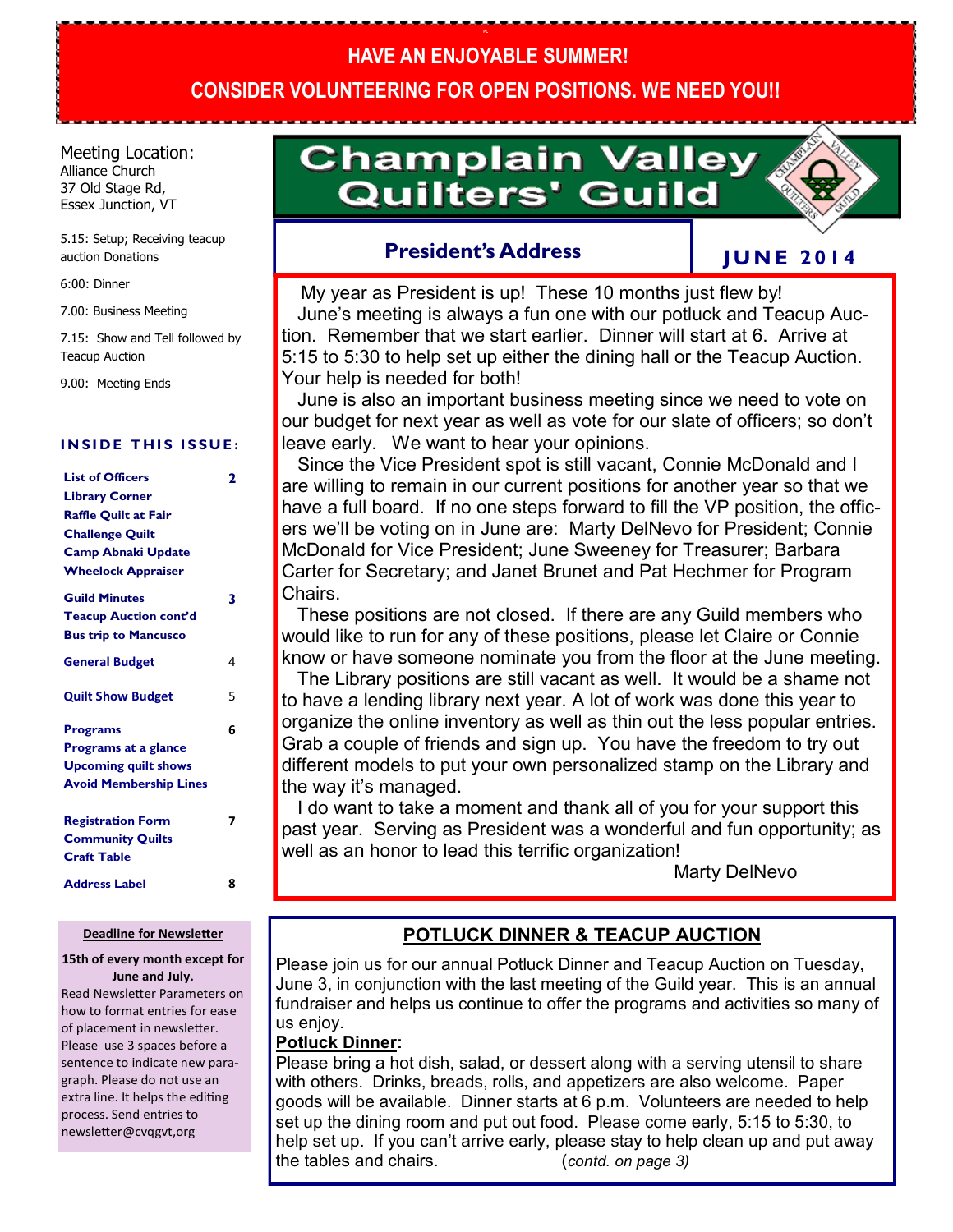#### **J U N E 2 0 1 4**

2013-2014 Officers & Committees President – Marty DelNevo VP – Connie McDonald Past President—Karey Young Secretary – Barbara Carter Treasurer – June Sweeney Program Co-Chairs – Janet Brunet & Pat Hechmer Membership: Karey Young Webmaster: Priscilla Roehm Quilt Show Chairman: Linda Lazarowski Librarian – Jenny Russell, Kat Salemno Community Quilts – Janet Jaffe Quilt Retreat – Teela Dufresne Quilts of Valor Raffle – Ruth Whitaker Photographer – Angela Miller Historian – Joanne Guillemette Storage Area – Linda Lees and Claire Graham-Smith Raffle Blocks – Sue McGuire, Caroline McCray, Jeanette Mann Info Booth – Pam Farnsworth Bus Trips—Jeannette Harrison Green Mountain Rep – Mitzi Oakes Sunshine – Sue Rivers Newsletter—Esther Nui

#### **Library Corner for June 2014**

 Please return all the guild library books and DVDs **at or before** the June meeting. If you are not planning to attend the June meeting, please ask another guild member to return your books or email us to make an alternative plan.

 Mailing books back to us is always an option!. Thanks! Kat Salemno ([goalekat@gmail.com\)](mailto:goalekat@gmail.com) and Jenny Russell [\(jqrussell@gmail.com\)](mailto:jqrussell@gmail.com)

#### **RAFFLE QUILT AT THE FAIR**

It's that time again (so soon!) to sign up to sit with our beautiful raffle quilt at the Champlain Valley Fair (August 22 – August 31, 2014). This year, the fair starts on Friday and ends before Labor Day. Four hours selling raffle tickets will get you free admission and parking for the day, a \$17 value! Sign up sheets will be available during the May and June meetings. This is where we sell the bulk of our raffle tickets, so be sure to volunteer! You can call or email me, 863-5042; [har](mailto:harleysue98@myfairpoint.net)[leysue98@myfairpoint.net](mailto:harleysue98@myfairpoint.net)

Thanks! Sue Rivers

#### **CVQG—2014 CHALLENGE QUILT**

 The challenge this year will reflect the show theme of "Baskets APlenty". Just think of the many possibilities—Easter baskets, fruit baskets, flower baskets, and so on. There are just two rules: 1) there must be a basket/baskets in your finished piece. 2) The maximum perimeter is 144 inches. Finished quilts will be shown at the October Guild meeting. Members will vote for their favorite. Please remember to register your quilt to be in the show as well. The show it is a set of the Ruth Whitaker

#### **Camp Abnaki update**

 There was no spring retreat this year due to the harsh winter. The frost was very deep and the town could not turn on the water into camp in time for leak testing. I hear some small groups got together to have sewing time anyhow, and that is wonderful. The next retreat is October 2 thru 5 , NOT September as in previous years. We had a request from Camp Abnaki to swap the weekends due to a scheduling conflict. All that had registered and paid will be applied to the fall session unless you have made other arrangements. If you have not paid, your money is due at the September meeting. I do have a waiting list as we are full. Teela Dufresne

#### **Wheelock-Appraiser**

 Carol Wheelock has recently become a Certified AQS Quilt Appraiser. Carol has been taking classes in Paducah, Kentucky, for several years and passed the testing required for certification in April at the annual American Quilt Society Show.

 Carol appraises all types of quilts, including antique, newly-made, traditional, and non-traditional. . Appraisals determine replacement value in case a quilt is lost, stolen, destroyed, or damaged. Appraisals are recommended for anyone who is shipping a quilt to a show or for any other reason as insurance companies consider quilts to be blankets unless they are appraised.

 Quilt appraisals are also used to settle estates, determine fair market value before selling, or establish donation value. Carol may be reached at 802-496-2306 or [ccwheel@gmavt.net](mailto:ccwheel@gmavt.net)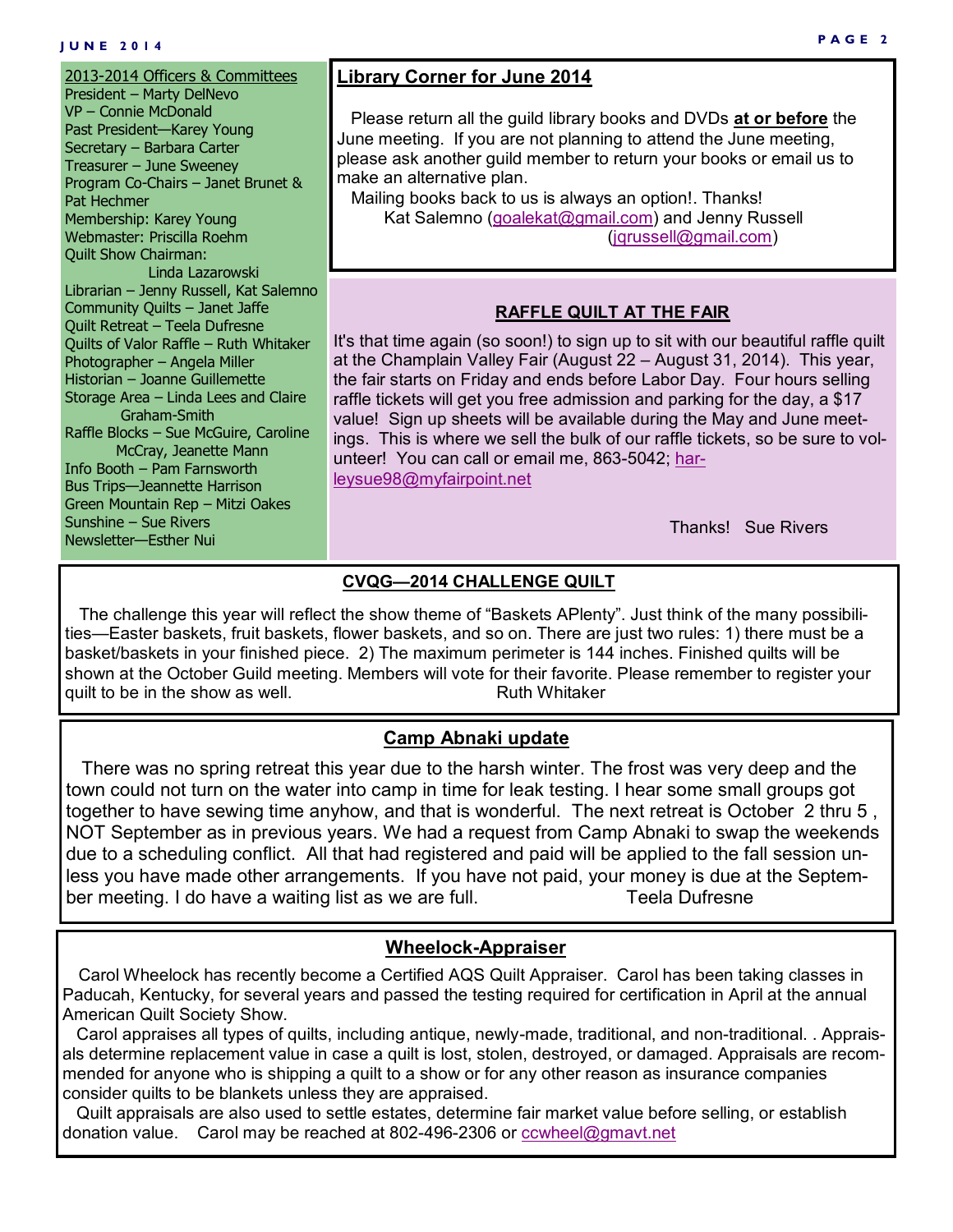#### **CVQG Minutes, May 6th, 2014**

 President Marty Del Nevo welcomed everyone to the meeting. Membership chair Karey Young announced that we had several guests and three new members who have already signed up for next year. Marty stated that Sue Rivers would be in the lobby at break time with sign up sheets for raffle quilt ticket selling at the fair and tickets for members to pick up. Marty explained the way the tea cup auction works at the June meeting and asked for help with both the auction and the dinner. Several people volunteered. Members are urged to bring items for auctioning and baskets or other containers to put them in.

 Nominating committee Karey Young and Claire Graham Smith are still looking for people to agree to a position including President Elect. Program Co Chair Janet Brunet announced openings still available in the upcoming workshops. Several participants in Monday's class displayed their work. She introduced Rayna Gilman who spoke about Pushing Creativity by asking "What if?" She showed many slides of her work.

 After the break, Marty led the business meeting. The minutes of the April meeting were adopted as printed on motion of Linda Lees and Ann Standish. We were urged to check the budget for next year which was printed in the May newsletter. It will be voted on at the June meeting. Marty asked members to call or email her if they could provide a basket for the raffle at the show. Hope Johnson read a letter from Show chair Linda Lazarowski about the show. The show allows us to celebrate each others' gifts and show off a little. She mentioned the new venue, The Champlain Exposition. There will be two Best of Show awards this year, one each for traditional and nontraditional entries. Hope described plans to show the raffle quilt in more places, and is calling this endeavor The Power of the Blankie. Members should contact either her or Sue Rivers with ideas of places to display the quilt.

 Joanne Guilmette asked members about having a flea market at the December Holiday Party and having a positive response announced table space would be available for \$5.00 each. Please let her know if you are interested. Jeanette Harrison announced bus trip plans for August 5<sup>th</sup> and perhaps a second trip in September. The Green Mountain Guild meeting will be May 17<sup>th</sup> in Barre. The raffle blocks were won by Robyn Dobrowolski. Michelle Cummings has agreed to head the raffle blocks next year. Betty Packer won the name tag raffle, and the Quilts of Valor raffle was won by brand new member Jackie Mastrannie. The meeting was adiourned for Show and Tell. **Barbara Carter** 

#### **POTLUCK DINNER & TEACUP AUCTION** *(continued)*

**Teacup Auction:** Tickets for the Auction will be sold in the lobby. \$5 will buy you a sheet of 26 raffle tickets. Members can buy as many tickets as they'd like and bid on items by dropping tickets into the bag in front of the item. The Auction will be set up in the main Auditorium and there will be plenty of time before we start the Auction for you to browse.

**Donations for the Auction:** Members may bring their donations for the Auction to the church starting at 5 p.m. so that they can be sorted and displayed. Donations should be clean and in good condition. Anything remotely related to quilting, sewing, or any other fiber arts is appreciated. Items can include fabric, sewing notions, books, sewing machines, rulers, storage bins, unfinished blocks or tops, novelty items such as cups, mugs, etc., Please do not donate small pieces of fabrics or batting, broken items, etc. These will be set aside to be returned to the donor.

 The Auction will be more like a raffle drawing and will be emceed by Hope Johnson, who will make it both entertaining and a lot of fun! Thank you in advance for your generous donations!

#### **Bus trip to the Mancusco Quilt Show in Manchester,NH**

 We would like to plan another bus trip to the Mancuso Quilt Show in Manchester, NH on Saturday, August 16th. As in previous years, the bus will leave Knight Lane in Williston at 7AM with additional pick-ups at the Richmond Ride (Exit 11) and the Barre Park and Ride (near the Berlin Mall). We will stop at McDonalds in White River Junction for breakfast and coffee.

 We were unable to fill a bus last year. We need at least 35 persons to make a bus reservation. The cost is still \$42.50 per person for the bus; the entry price to the show is \$10.00 per person for groups over 20. If we cannot fill the 50-person bus, we might be able to rent a couple of 8-person vans. A group of us did this last year. The cost per person was \$42.50. If you are interested, please contact Jeannette Harrison at our June Guild meeting, or email [sspdy@aol.com](mailto:sspdy@aol.com) by June 30th. Summer the annette Harrison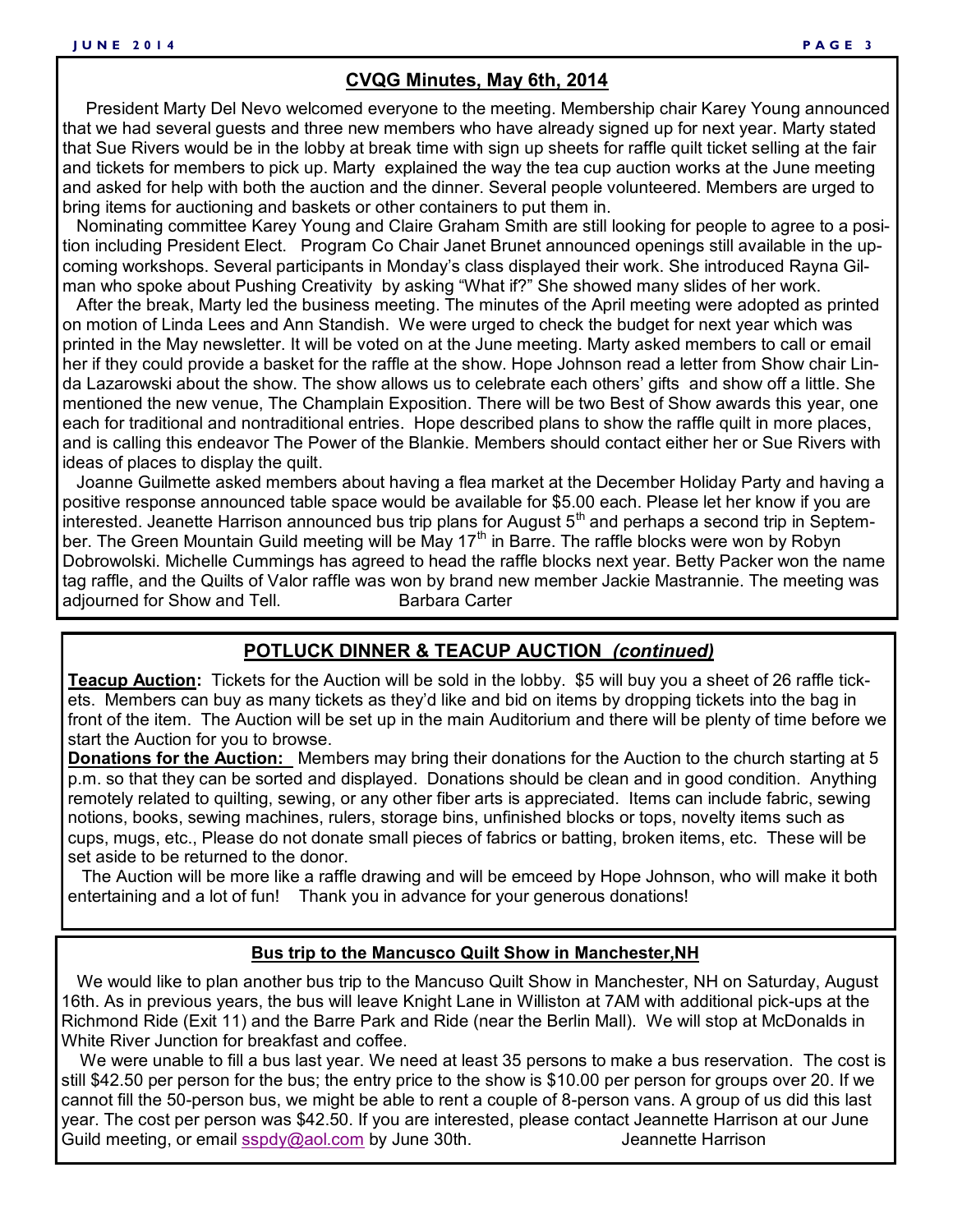#### Budget Workup for 2015 - General

|                                                                |                          | Proposed 2015 Budget |                |                            |                                                   |                                               |
|----------------------------------------------------------------|--------------------------|----------------------|----------------|----------------------------|---------------------------------------------------|-----------------------------------------------|
|                                                                | Income                   | Expenses             | <b>Net</b>     | & Expenses<br>thru 4/13/14 | Actual Income Actual Income<br>& Expenses<br>2013 | Actual<br>Income &<br><b>Expenses</b><br>2012 |
| <b>Membership Fees</b>                                         | 4,675                    | 400                  | 4,275          | 4,668                      | 4,969                                             | 4,319                                         |
| Other income                                                   |                          |                      |                |                            |                                                   |                                               |
| <b>Contributions received</b>                                  | 200                      |                      | 200            | 35                         | 130                                               | 430                                           |
| <b>Guest Fees</b>                                              | ÷                        |                      | ٠              | 25                         | 30                                                | 40                                            |
| Interest income                                                | 200                      |                      | 200            | 67                         | 126                                               | 261                                           |
| Sales, pin, flea market                                        |                          |                      | ٠              | 60                         | 55                                                | ٠                                             |
| Quilt frame rentals                                            | ٠                        |                      | ٠              | 200                        | 366                                               | 200                                           |
| <b>Teacup Auction</b>                                          | 700                      |                      | 700            | ٠                          | 585                                               | 750                                           |
| Total other income                                             | 1,100                    | ۰                    | 1,100          | 387                        | 1,292                                             | 1,682                                         |
| Cost of operating quild                                        |                          |                      |                |                            |                                                   |                                               |
| Accounting                                                     |                          | ٠                    | ۰              |                            | ۰                                                 | (10)                                          |
| Discretionary                                                  |                          | 400                  | (400)          | ۰                          | (384)                                             |                                               |
| Donation                                                       |                          | 335                  | (335)          | (335)                      | (300)                                             | (350)                                         |
| Dues, memberships                                              |                          | 25                   | (25)           | (15)                       |                                                   | (25)                                          |
| Equipment, software, frames                                    |                          | 500                  | (500)          | ۰                          | (580)                                             | (891)                                         |
| <b>Historian</b>                                               |                          | 70                   | (70)           |                            | ۰                                                 |                                               |
| Insurance                                                      |                          | 400                  | (400)          | (300)                      | (346)                                             | (200)                                         |
| <b>Office Supplies</b>                                         |                          | 150                  | (150)          | (96)                       | (307)                                             | (174)                                         |
| Rentals                                                        |                          | 1,000                | (1,000)        | (430)                      | (980)                                             | (75)                                          |
| Storage units                                                  |                          | ۰                    | ۰              | (1,692)                    | (1, 330)                                          | (1, 308)                                      |
| Total cost of operating guild                                  | $\overline{\phantom{a}}$ | 2,880                | (2,880)        | (2,868)                    | (4, 227)                                          | (3,033)                                       |
| <b>Member benefits</b>                                         |                          |                      |                |                            |                                                   |                                               |
| Programs                                                       |                          | 6,700                | (6,700)        | (4,200)                    | (4,643)                                           | (3, 298)                                      |
| Programs - Christmas                                           |                          | 300                  | (300)          |                            |                                                   | (231)                                         |
| Workshops                                                      | 2,500                    | 2,500                | ÷,             | (580)                      | 949                                               | 97                                            |
| Library<br>Newsletter                                          | ÷                        | 200<br>400           | (200)<br>(400) | (203)<br>(331)             | (103)<br>(450)                                    | (362)<br>(499)                                |
| <b>Bus trip</b>                                                | $\overline{\phantom{a}}$ | ٠                    | ۰              |                            | (128)                                             | ۰                                             |
| Weekend retreat                                                | 9,000                    | 9,000                |                | 1,027                      | 135                                               |                                               |
|                                                                |                          |                      | ۰.             |                            |                                                   | (251)                                         |
| Total cost of member benefits                                  | 11,500                   | 19,100               | (7,600)        | (4, 288)                   | (4, 240)                                          | (4, 545)                                      |
| <b>Other Guild Activities</b>                                  | ۰                        |                      |                |                            |                                                   |                                               |
| <b>Community Quilts</b><br>Quilts of Valor                     | 300                      | 1,400<br>300         | (1,400)<br>۰   | (344)<br>309               | (2,060)<br>392                                    | (1,994)                                       |
|                                                                | ٠                        |                      |                |                            |                                                   |                                               |
| Storage Unit - Community Quilt                                 |                          | 600                  | (600)          |                            |                                                   |                                               |
| Stocking program                                               | ۰                        | ۰                    | ۰              |                            | ۰                                                 | (600)                                         |
| Total cost of other guild activities                           | 300                      | 2,300                | (2,000)        | (35)                       | (1,668)                                           | (2,595)                                       |
| Cash Increase or (decrease) before Quilt show                  | 17,575                   | 24,680               | (7, 105)       | (2, 137)                   | (3,874)                                           | (4, 171)                                      |
| Quilt Show                                                     | 11,865                   | 11,460               | 405            | (1,687)                    | 169                                               | 702                                           |
| <b>Quilt Raffle</b>                                            | 4,000                    |                      | 4,000          | 3,038                      | 4,334                                             | 3,176                                         |
| Total Cash Increase or (decrease)                              | 33,440                   | 36,140               | (2,700)        | (785)                      | 629                                               | (293)                                         |
| Cash on hand beginning of year<br>Less Cash decrease from 2014 |                          |                      |                | \$<br>29,687<br>(785)      |                                                   |                                               |
| Less deposit on storage unit                                   |                          |                      |                | (95)                       |                                                   |                                               |
| Less income/expenses received/paid in 2014 for 2015            |                          |                      |                | (1, 169)                   |                                                   |                                               |
| Less income/expenses received/paid in 2013 for 2014            |                          |                      |                | (2, 456)                   |                                                   |                                               |
| Cash on hand end of year                                       |                          |                      |                | 25,182                     |                                                   |                                               |

Respectfully submitted, June Sweeney

Treasurer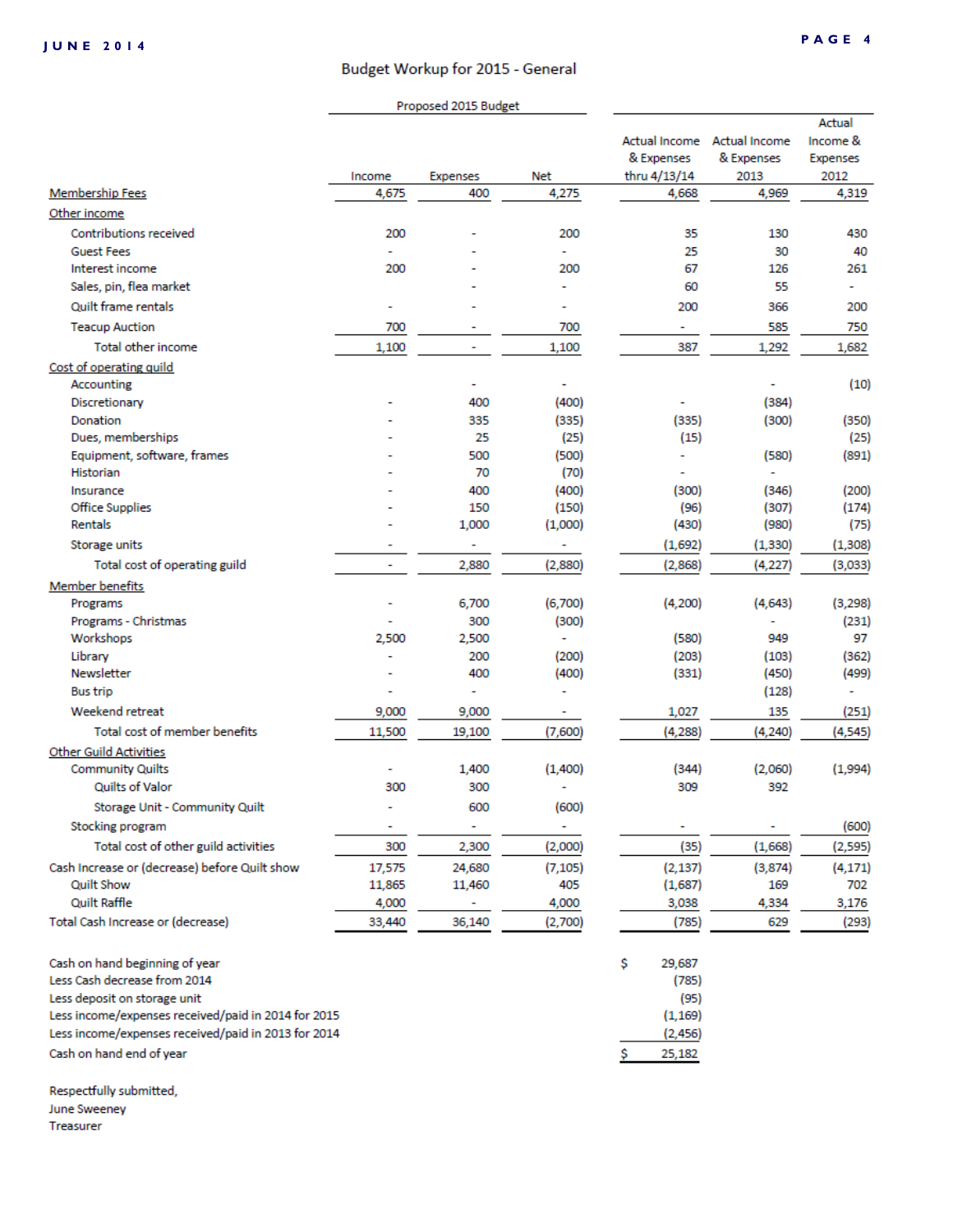# **Budget Workup for 2015**

| <b>Quilt Show</b>                |             |           |          |                 |
|----------------------------------|-------------|-----------|----------|-----------------|
|                                  |             | Actual    |          |                 |
|                                  |             | Income &  | Actual   | Actual          |
|                                  |             | Expenses  | Income & | Income &        |
|                                  |             | 2014 thru | Expenses | <b>Expenses</b> |
| Income                           | 2015 Budget | 4/13/14   | 2013     | 2012            |
| <b>Admissions</b>                | 4,000       | 2,192     | 3,074    | 2,598           |
| Advertising                      | 500         | 125       | 75       | 150             |
| <b>Appraisals</b>                |             |           |          | 90              |
| Contributions - inkind           |             |           |          | 87              |
| Craft Table Income               | 1,225       | 195       | 698      | 634             |
| Quilt frame rentals              | 450         |           |          |                 |
| Raffle - Basket                  | 1,800       | 1,135     |          |                 |
| <b>Registrations income</b>      | 1,000       | 782       | 700      | 855             |
| <b>Silent Auction</b>            |             | ۰         | 1,162    | 1,363           |
| <b>Vendor fees</b>               | 2,890       | 2,810     | 2,200    | 2,510           |
| <b>Total Income</b>              | 11,865      | 7,239     | 7,909    | 8,288           |
|                                  |             |           |          |                 |
| Expense                          |             |           |          |                 |
| <b>Total Advertising expense</b> | 1,700       | 1,418     | 1,387    | 906             |
| <b>Basket Raffle Expense</b>     | 75          | 24        |          |                 |
| Catalogs                         | 400         | 536       | 275      | 332             |
| <b>Craft Table Expenses</b>      | 920         | 156       | 507      | 506             |
| Decorations/display              | 175         | 956       | 309      | 293             |
| Display transport                | 500         |           |          |                 |
| Discretionary                    | 300         |           |          |                 |
| <b>Donation</b>                  |             | 50        |          |                 |
| Insurance                        | 300         | 314       | 250      | 300             |
| Judges                           | 1,800       | 1,787     | 1,077    | 1,833           |
| Luncheon, judges                 | 200         | 128       | 211      | 192             |
| Office Supplies                  | 100         |           | 70       | 77              |
| <b>Raffle Expenses</b>           | 200         | 81        | 68       |                 |
| Reception                        | 100         | 137       | 103      | 35              |
| Registrations                    | 100         |           | ٠        | 132             |
| Rentals                          | 3,000       | 3,250     | 3,138    | 2,507           |
| Ribbons                          | 150         | 75        |          | 53              |
| Scavenger                        | 100         | 13        | 21       | 22              |
| Silent auction expense           |             |           | ÷        | 9               |
| <b>Special Display</b>           | 200         |           | 324      | 389             |
| <b>Storage Units</b>             | 1,140       |           | ۰        | ۰.              |
| <b>Total Expense</b>             | 11,460      | 8,925     | 7,740    | 7,586           |
| Net Income before quilt raffle   | 405         | (1,687)   | 169      | 702             |
| Raffle - Quilt                   | 4,000       | 3,038     | 4,334    | 3,176           |
| Net Income quilt show and raffle | 4,405       | 1,351     | 4,503    | 3,878           |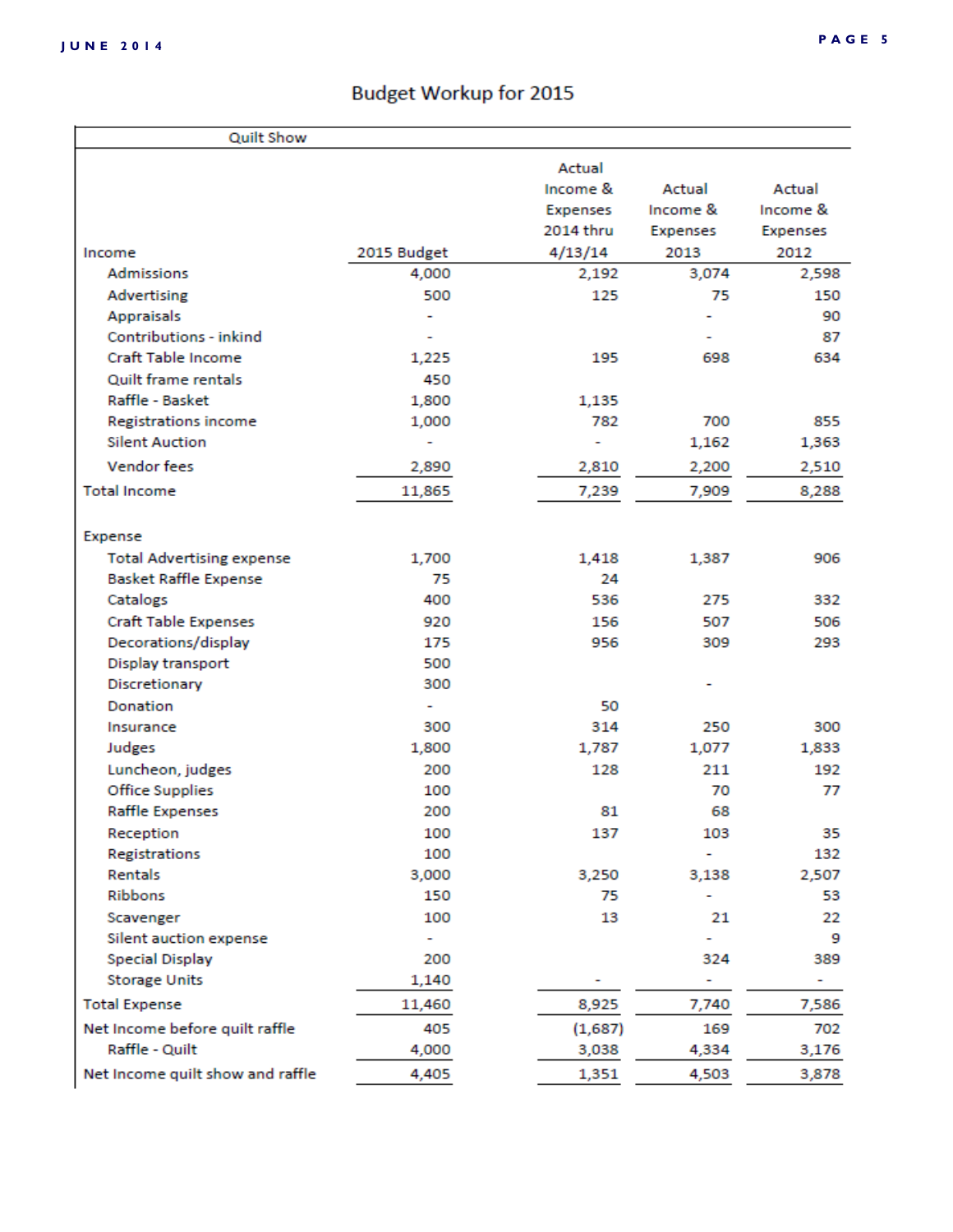## **CVQG Programs/Workshops 2013-2014**

 We have received many compliments for those members who shared their knowledge of quilting with us this year: Alicia Cardoza for her presentation on the use of Sue Pelland's templates; Anne Standish for her presentation and workshop on her landscape techniques. And for their demonstrations of special techniques during hospitality time: Gerry Hardy – English Paper Piecing, Teela Dufresne – Back to Front Binding, Audrey Moore – Microwave Bowl Holder, Connie McDonald – Finishing Binding Ends, Carol Bloomhardt & Katherine Solbert – Butterfly Seams. Thank you so much for enriching our meetings. Anyone interested in sharing tools or techniques next year, please contact: Janet Brunet or Patricia Hechmer, Program co-chairs, [programs@cvqgvt.org.](mailto:programs@cvqgvt.org)

## **Wednesday June 4 Workshop with Nancy Graham**

#### **Stamping and Printing Techniques**

 We were all inspired by Nancy's energy and wealth of creative ideas when she spoke at our February meeting. Now is your chance to learn Nancy's techniques hands-on. She will share "Tons of timetested, tried & true, terrific textile tips & techniques for the timid, trepidatious & truly terrified".



**Time:** 9:00 am – 1:00 pm **Cost:** \$40 Lo**cation:** Essex United Methodist Church, 119 Center Road (Rt. 15) Essex

#### **Coming Next Year:**

September, 2014: CVQG  $35<sup>th</sup>$  Anniversary Celebration – Early Quilts October 7, 2014: Colleen Wise<http://www.colleenwise.com/> November 4, 2014: Mary Stori <http://www.marystori.com/> May 5, 2015: Debby Kratovil <http://www.quilterbydesign/com>

#### **Upcoming Quilt Shows:**

May 29-30-31 and June 1 [Courtepointe Québec Quilts](http://cqq.ca/salon/a-propos-2/) Montreal, Canada June 27-29 [Vermont Quilt Festival C](http://www.vqf.org/)hamplain Valley Expo, Essex VT July 31-Aug. 2 [Bayberry Quilters of Cape Cod Ha](https://bayberryquiltersofcapecod.com/)rwich, MA Aug. 14-17 [The World Quilt Show –](http://www.quiltfest.com/activities.asp?id=18) New England XII Manchester, NH Sept. 13-14 [Bennington Quiltfest](http://www.benningtonquiltfest.com/) Bennington, VT Nov. 6-9 [A Quilters Gathering](http://www.aquiltersgathering.com/) Manchester, NH

#### **Avold Membership Lines**

To avoid a line at the September 2014 CVQG meeting, bring your checkbook to the June Guild meeting, and pay for next year 2014-2015. Membership dues are \$25.00. If you forget, mail your check for \$25.00 to the New Membership Chair during the summer:

**Carla White, Membership Chair, 7 Valley Ridge Road. South Burlington, VT 05403 Phone - 862-8171 E-mail: [glowbirdy@gmail.com](mailto:glowbirdy@gmail.com)**

Karey Young